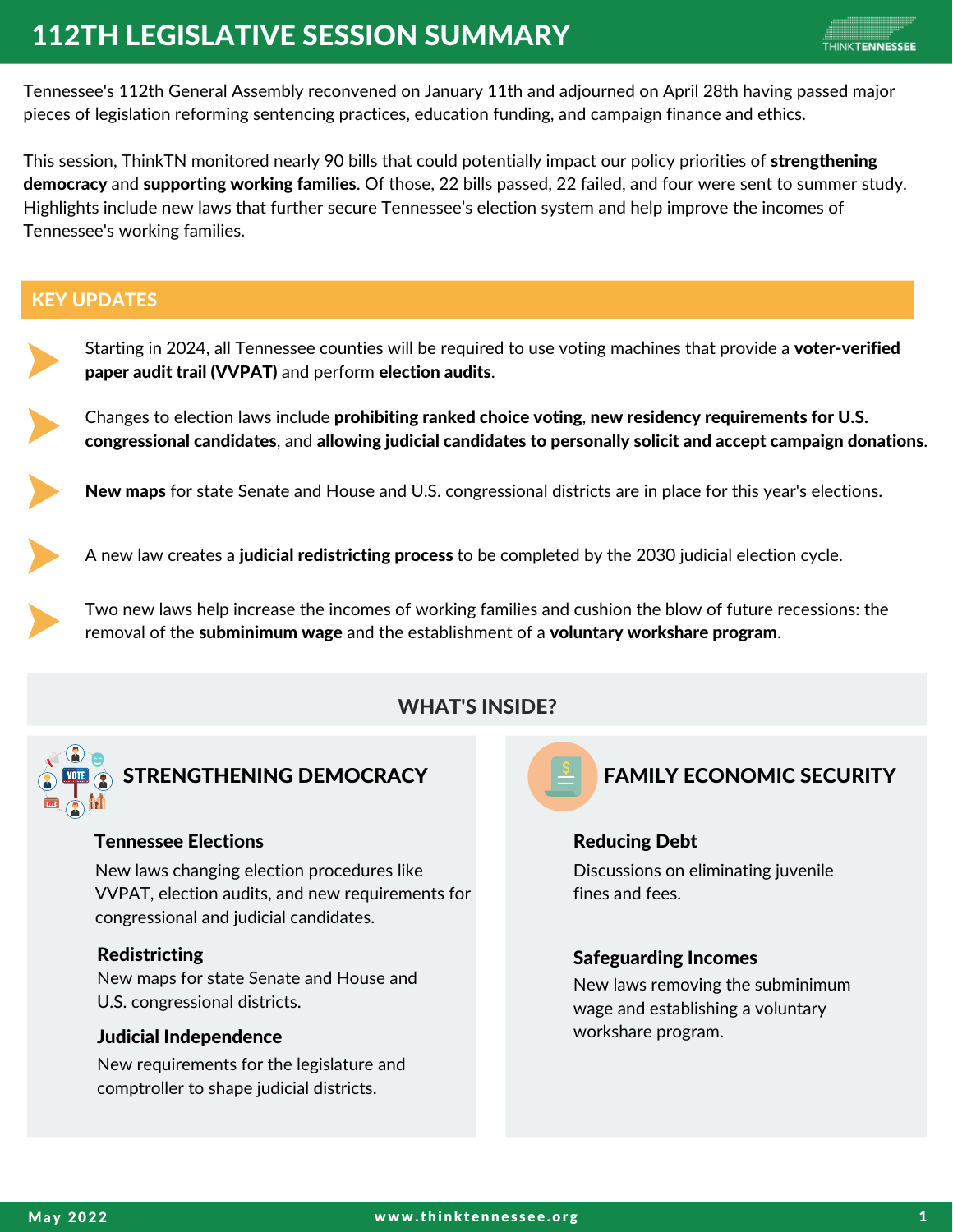

## STRENGTHENING DEMOCRACY

In addition to gubernatorial and federal midterm elections, 2022 is also the year for the once-a-decade legislative redistricting process and every-eight-year Tennessee judicial elections. Accordingly, legislators discussed bills addressing each of these opportunities for impacting civic engagement and demonstrating good governance.

## TENNESSEE ELECTIONS

## *Voter-Verified Paper Audit Trails (VVPAT)*

VVPATs have been an election security best practice for years, particularly following the designation of the nation's election infrastructure as "critical [infrastructure"](https://sgp.fas.org/crs/misc/IF10677.pdf) prompted by cyberattacks on election offices in some states in 2016.(i) Yet nearly two-thirds of Tennessee counties use voting machines that do not provide a VVPAT.

ThinkTN has previously [advocated](https://www.thinktennessee.org/wp-content/uploads/2020/11/state-of-our-state-policy-brief_-elections-and-civic-life-final.pdf) for Tennessee to join most other states in using voting machines that provide a VVPAT for all votes. Our [post-2020](https://www.thinktennessee.org/wp-content/uploads/2021/05/thinktn-november-2020-after-action-report.pdf) election analysis showed that while our election system performed well, this remained an area for improvement. One of the report's four recommendations called on the state to provide financial support to allow all counties to purchase voting machines that produce a VVPAT.

## Tennessee is one of the only states still using voting machines without VVPAT.

#### VVPAT Availability in 2016

While [80%](https://www.thinktennessee.org/wp-content/uploads/2020/11/state-of-our-state-policy-brief_-elections-and-civic-life-final.pdf) of Americans voted on machines that produced a VVPAT, fewer than one in ten Tennessee voters -- in just seven counties -- did the same.

#### VVPAT Availability in 2020

Though more Tennesseans -- in 28 counties -- voted with VVPATs, Tennessee remained one of just [six](https://verifiedvoting.org/verifier/#mode/navigate/map/ppEquip/mapType/normal/year/2020) states still mostly without them.



SB [2558/HB](https://wapp.capitol.tn.gov/apps/BillInfo/Default.aspx?BillNumber=SB2558) 2331, which passed unanimously, ensures all Tennessee counties will use voting machines that produce a VVPAT by January 1, 2024, though counties may apply for a two-year extension. While past efforts on VVPAT have seen Democratic-sponsored legislation fail to get out of committee, this year's bill was initiated by Republicans, had the backing of the Secretary of State's office, and eventually included bipartisan sponsorship.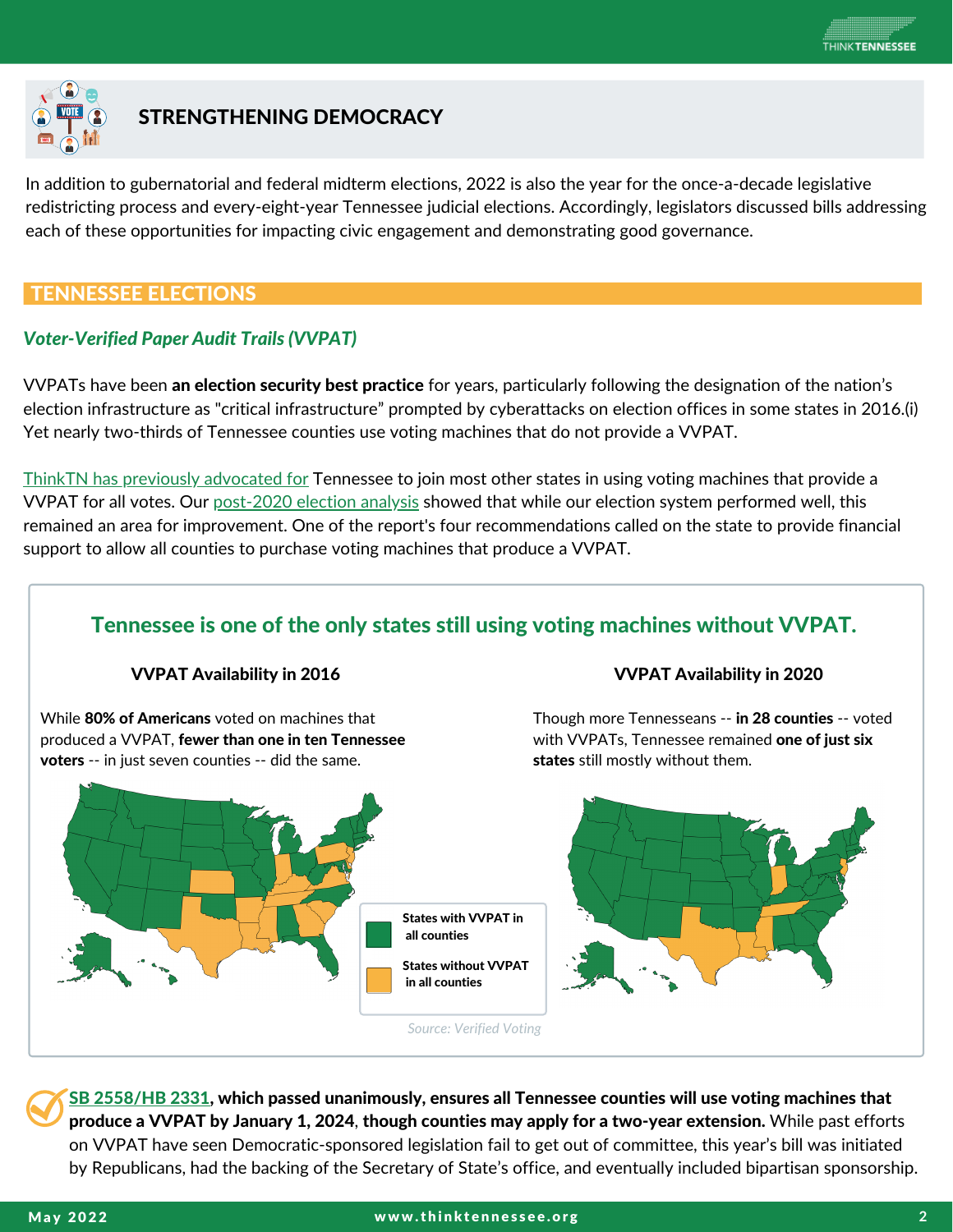## Why are VVPATs Needed?

Following the 2000 election, many states transitioned to electronic machines where voters select candidates on a computer touch screen.(ii)

While this simplified the process of casting and counting votes, results are stored directly on the machine's memory or a memory cartridge without a paper record to confirm accuracy and support election audits.



A VVPAT is a "paper trail" accompanying an electronic tally of votes. This comes in multiple formats:

- A hand-marked paper ballot.
- A printed ballot from a voting machine called a Ballot Marking Device.
- A printed receipt accompanying a Direct Recording Electronic voting machine.

VVPATs allow voters to review a paper copy of their ballot to ensure it reads as they intended.

This paper "back-up" can be counted by hand and matched with the electronically tallied vote to verify vote counts.

## *Enhanced Election Audits*

Election audits are a common election [integrity](https://bipartisanpolicy.org/report/bipartisan-principles-for-election-audits/) best practice to ensure votes were counted accurately.(iii) In Tennessee, the only counties required by state law to perform election audits have been those using machines providing a VVPAT.

SB [2675/HB](https://wapp.capitol.tn.gov/apps/BillInfo/Default.aspx?BillNumber=SB2675) 2585, which passed unanimously, institutes an election audit system for all counties in Tennessee. Beginning in 2024:

- The [secretary](https://wapp.capitol.tn.gov/apps/BillInfo/Default.aspx?BillNumber=HB2585) of state will [r](https://wapp.capitol.tn.gov/apps/BillInfo/Default.aspx?BillNumber=HB2585)andomly select three counties after an August election and six counties after a November election to conduct an election audit of the [Secretary's](https://wapp.capitol.tn.gov/apps/BillInfo/Default.aspx?BillNumber=HB2585) choosing (a [performance,](https://wapp.capitol.tn.gov/apps/BillInfo/Default.aspx?BillNumber=HB2585) traditional, or risk-limiting audit).
- After the [November](https://wapp.capitol.tn.gov/apps/BillInfo/Default.aspx?BillNumber=HB2585) election, all other counties will conduct a [performance](https://wapp.capitol.tn.gov/apps/BillInfo/Default.aspx?BillNumber=HB2585) audit to review the procedures used to conduct the election. The Division of Elections will conduct these audits for a [randomly](https://wapp.capitol.tn.gov/apps/BillInfo/Default.aspx?BillNumber=HB2585) selected six counties.
- [The](https://wapp.capitol.tn.gov/apps/BillInfo/Default.aspx?BillNumber=HB2585) existing [requirement](https://wapp.capitol.tn.gov/apps/BillInfo/Default.aspx?BillNumber=HB2585) for counties with VVPAT remains for those not randomly selected by the secretary of state. With the passage of SB 2558/HB 2331, this will [eventually](https://wapp.capitol.tn.gov/apps/BillInfo/Default.aspx?BillNumber=HB2585) apply to all counties[.](https://wapp.capitol.tn.gov/apps/BillInfo/Default.aspx?BillNumber=HB2585)

## What are Election Audits?

Election audits provide extra assurance that certified election results have been counted accurately.(iv)

Audits either review overall election procedures or recount votes to verify results. Importantly, audits recounting votes are conducted in the window between election day and when election results are certified so that a wider recount may be conducted if necessary.

There are multiple types of election audits:

- A performance audit reviews the procedures followed to conduct an election.
- A traditional audit involves election officials hand-counting randomly chosen ballots.
- A risk-limiting audit is a review of a random sample of ballots that allow statistical significance so that results can be applied to elections as a whole.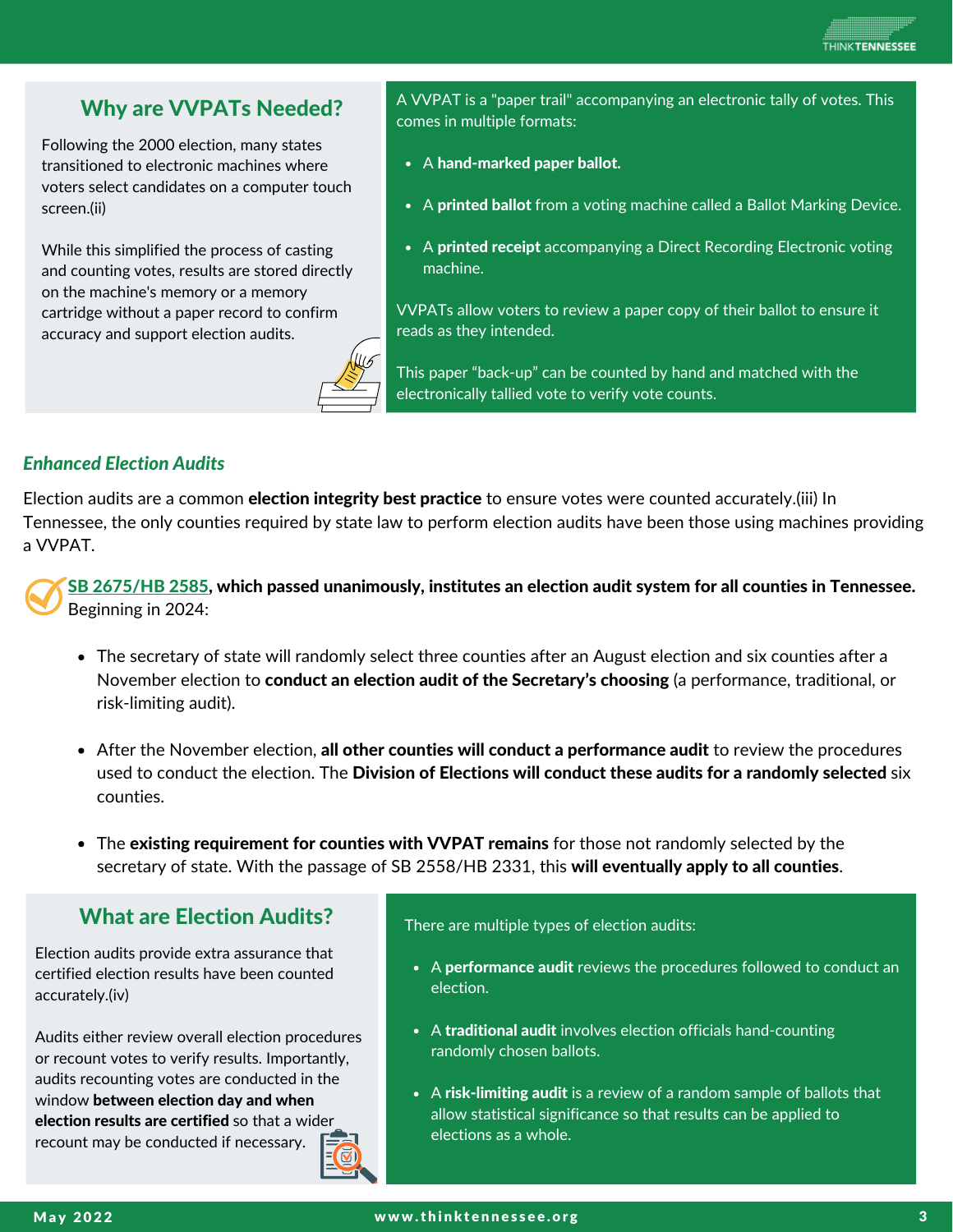#### *Secretary of State Legislative Priorities*

In January, at a House Local Government Committee meeting, the secretary of state and coordinator of elections shared their voting priorities for the session. In addition to enhancing election audits (SB 2675/HB 2585), priorities included prohibiting ranked choice voting, requiring legislative approval before entering into a consent decree impacting election laws, and prohibiting non-citizen voting -- all of which passed and have been signed into law.



Prohibiting Ranked Choice Voting: SB [1820/HB](https://wapp.capitol.tn.gov/apps/BillInfo/Default.aspx?BillNumber=SB1820) 1868 (S: 26-4-1; H: 74-19-1), which passed mostly on party lines, adds clear language prohibiting a county election commission from using ranked choice or instant runoff in a statewide or local election.

Memphis voters have repeatedly voted in favor of using ranked choice voting -- where voters rank candidates rather than choosing only one -- in local elections, but the state has argued the process isn't allowed by state law, and the issue has been tied up in court.(v)

Requiring Legislative Approval to Enter Into a Consent Decree: SB [2487/HB](https://wapp.capitol.tn.gov/apps/BillInfo/Default.aspx?BillNumber=SB2487) 2483 (S: 27-6; H: 69-21) requires officials to first consult with the Senate and House speakers before entering into a consent decree -- a courtenforced settlement agreement -- to change election laws or rules. It also gives the legislature standing to file suit against election officials for their failure to do so.

Prohibiting Non-Citizen Voting: **SB [2245/HB](https://wapp.capitol.tn.gov/apps/BillInfo/Default.aspx?BillNumber=SB2245) 2128** (S: 25-6; H: 92-0/83-10) prohibits local governments from granting non-citizens voting rights. Although currently, voters must be a citizen of the United States to be eligible to register to vote, the bill also expressly states that non-U.S. citizens shall not vote in federal, state, or local elections.

The bill makes additional changes to election procedures, including expanding the sources election officials may use to verify registered voters' addresses to include "commercially available data."

#### *Commercially Available Data*

SB 2245/HB 2128 now allows election officials to use "commercially available data, such as data from credit agencies" to verify the address on a voter's registration record. Like most other states, Tennessee had previously limited the sources election officials may use to specific government databases.(vi)

Commercially available databases are not as accurate as those of government agencies -- only California includes similar language in state law -- which could mistakenly initiate the process to remove voters from the registration rolls.

An additional provision of this bill would have required recording the reason why a voter with a disability needed assistance casting a ballot at a polling place. A similar provision was eliminated from last year's Texas omnibus voting bill for concerns of violating medical privacy and deterring participation.(vii)

Though included in the version of the bill initially passed in the House and through Senate committees, the provision was amended out on the Senate Floor.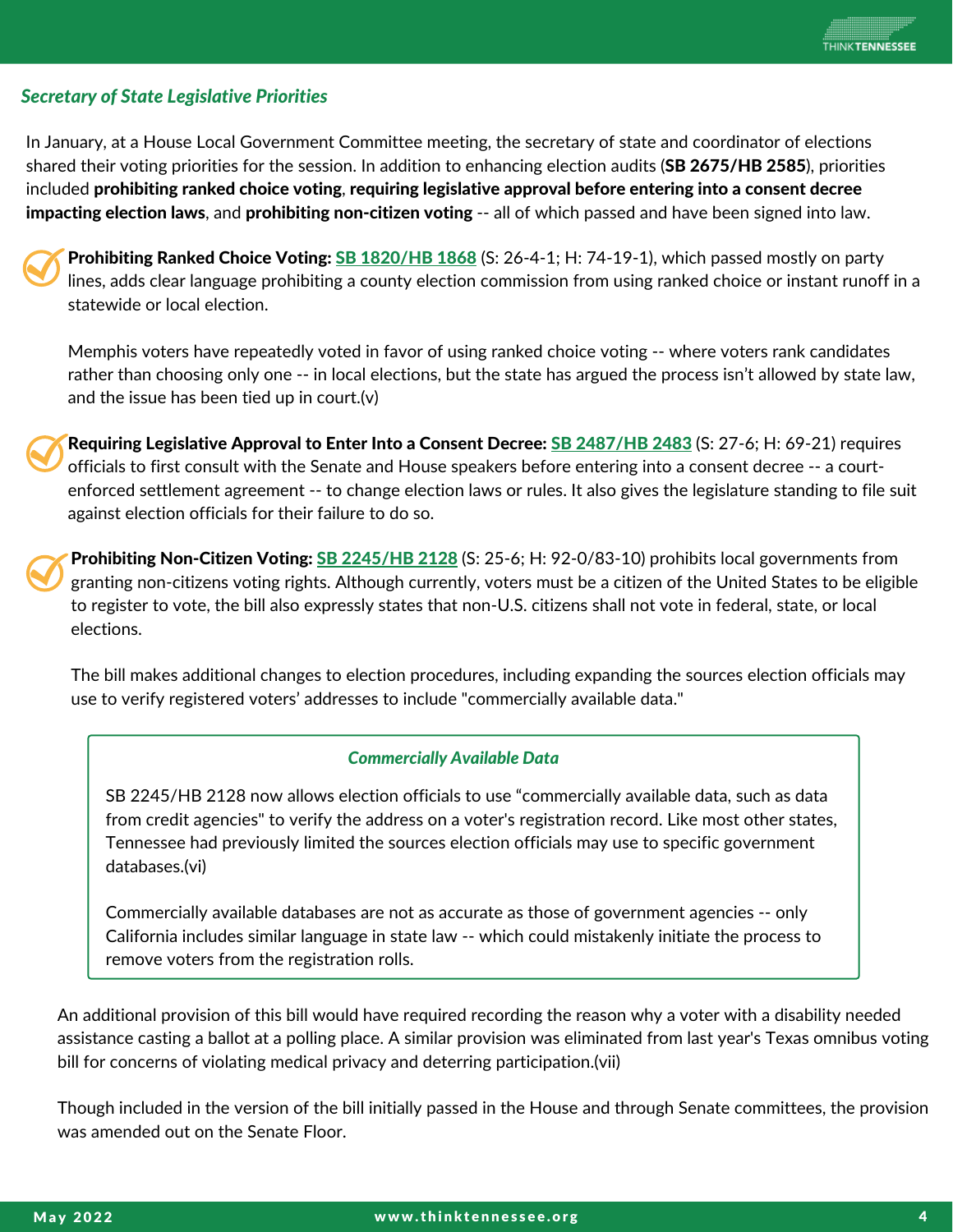#### *Bills Passed in Only One Chamber*

Bills related to polling place procedures and student voting nearly became law, but they only gained enough support in one chamber.

## **X** Implementing a "Tennessee Student Voter Act"

SB [2064/HB](http://wapp.capitol.tn.gov/apps/BillInfo/Default.aspx?BillNumber=SB2064) 2489 sought to reform a number of voting policies impacting student voters, including: require high schools to inform students about voter-registration eligibility upon turning 18, allow student IDs issued by state schools to count as Voter IDs, and allow first-time voters to vote absentee in their first election if they hadn't registered to vote in person.

The bill passed out of the Senate State and Local Government Committee unanimously and made it to the Senate Floor after being amended to simply allow high schools to inform 18-year-old students that they may be eligible to register to vote. But it failed in House Local Government Committee.

## $\mathbf{\Sigma}$  Credentialling Press to Access Polling Places

SB [1822/HB](https://wapp.capitol.tn.gov/apps/BillInfo/Default.aspx?BillNumber=SB1822) 1914 sought to define the people allowed to enter polling places during elections and to allow counties to create a press credentialling process.

Though the bill's sponsor stated this provision was necessary to address individuals with social media and YouTube accounts attempting to gain press status, the broad language could have resulted in inconsistent interpretation and application across the state.

The bill passed in the House (70-20-1) and unanimously through Senate State and Local Government Committee but was not sent to the Senate Floor for a final vote.



**X** Designating a Restroom for Campaign Workers and Volunteers

SB [2504/HB](https://wapp.capitol.tn.gov/apps/BillInfo/Default.aspx?BillNumber=SB2504) 2842 passed the full Senate unanimously and passed out of the House Elections and Campaign Finance Subcommittee before failing on a voice vote in the full House Local Government Committee.

The bill sought to address what bill sponsors called an uneven implementation of current state law by allowing campaign volunteers to use polling place restrooms if they covered up or removed their campaign signs.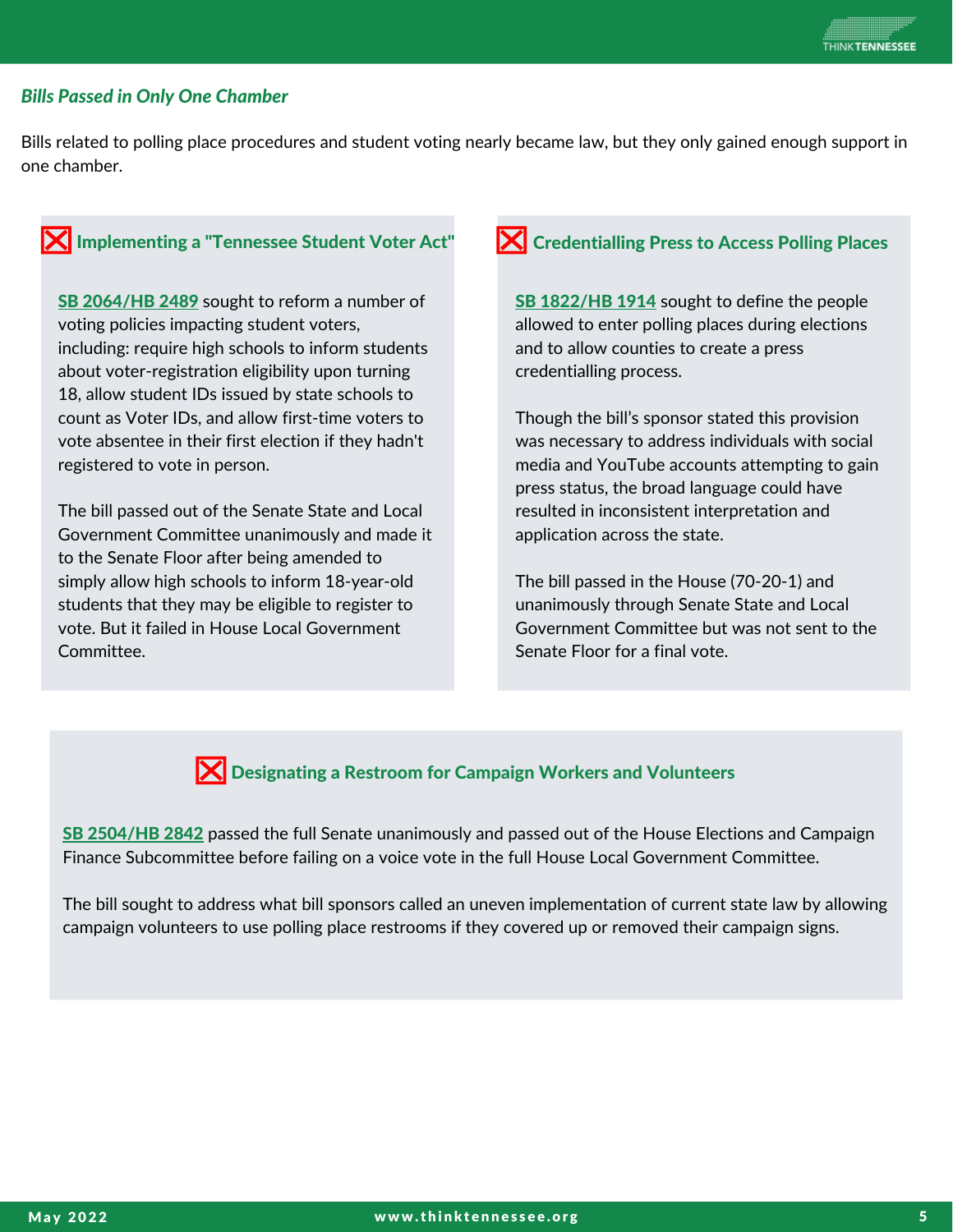### *New Residency Requirements for Congressional Candidates*

Candidates for U.S. House and Senate seats were previously required to be Tennessee residents, with no time-period associated to the length of residency.

SB [2616/HB](https://wapp.capitol.tn.gov/apps/BillInfo/Default.aspx?BillNumber=SB2616) 2764 (S: 31-1; H: 86-0-1/70-18-1) passed after the House and Senate aligned on the new law taking effect immediately. Initially, the two chambers disagreed on whether the new requirement should go into effect before (Senate) or after (House) this November's election.

The bill adds a three-year period to the residency requirement for candidates to qualify for U.S. Senate and House seats. The residency requirement now matches those for state legislators.

Though the bill was sent to the governor to sign on April 1st, he returned it unsigned on April 13th. As a result, the new law does not affect this year's congressional candidates as it went into effect past the candidate-filing deadline of April 7th.

### *New Requirements and Procedures for Judicial Candidates*

Two new laws impact judicial candidates, though one has not yet been sent to the governor for signature.

Judicial Campaign Solicitation: SB [2010/HB](https://wapp.capitol.tn.gov/apps/BillInfo/Default.aspx?BillNumber=SB2010) 1708 [\(](https://wapp.capitol.tn.gov/apps/BillInfo/Default.aspx?BillNumber=SB2010)S: 24-5-2; H: 76-16-3) authorizes judicial candidates to personally solicit and accept campaign donations. Previously, like in most other states where judges are elected, a judicial campaign committee served as an intermediary, and judicial candidates could not personally solicit or accept donations.(viii)

#### *Judicial Ethics Committee Advisory Opinion*

Tennessee's Judicial Ethics Committee issued an [Advisory](https://www.tncourts.gov/sites/default/files/docs/advisory_opinion_22-01.pdf) Opinion on the new law cautioning judicial candidates that though now permitted by law, other sections of the Code of Judicial Conduct could still be impacted by the personal solicitation or acceptance of campaign contributions.(ix)

Specifically, the committee highlighted requirements to "act at all times in a manner that promotes public confidence in the independence, integrity, and impartiality of the judiciary" and to "avoid impropriety and the appearance of impropriety."

Disqualification of Candidates Not in Good Standing: **SB [2478/HB](https://wapp.capitol.tn.gov/apps/BillInfo/Default.aspx?BillNumber=SB2478) 2538** (S: 25-3-3/26-4-1; H: 92-1/89-3) requires judicial candidates to be in good standing with the board of professional responsibility and disqualifies a candidate who has been publicly censured or suspended within the previous ten years.

The House and Senate again initially disagreed on whether to have the law take effect immediately (House) or after the judicial elections currently in progress (Senate). The final version passed does not go into effect until October 1, 2022, so it does not apply to the current judicial candidates. The bill has not yet been sent to the governor for signature.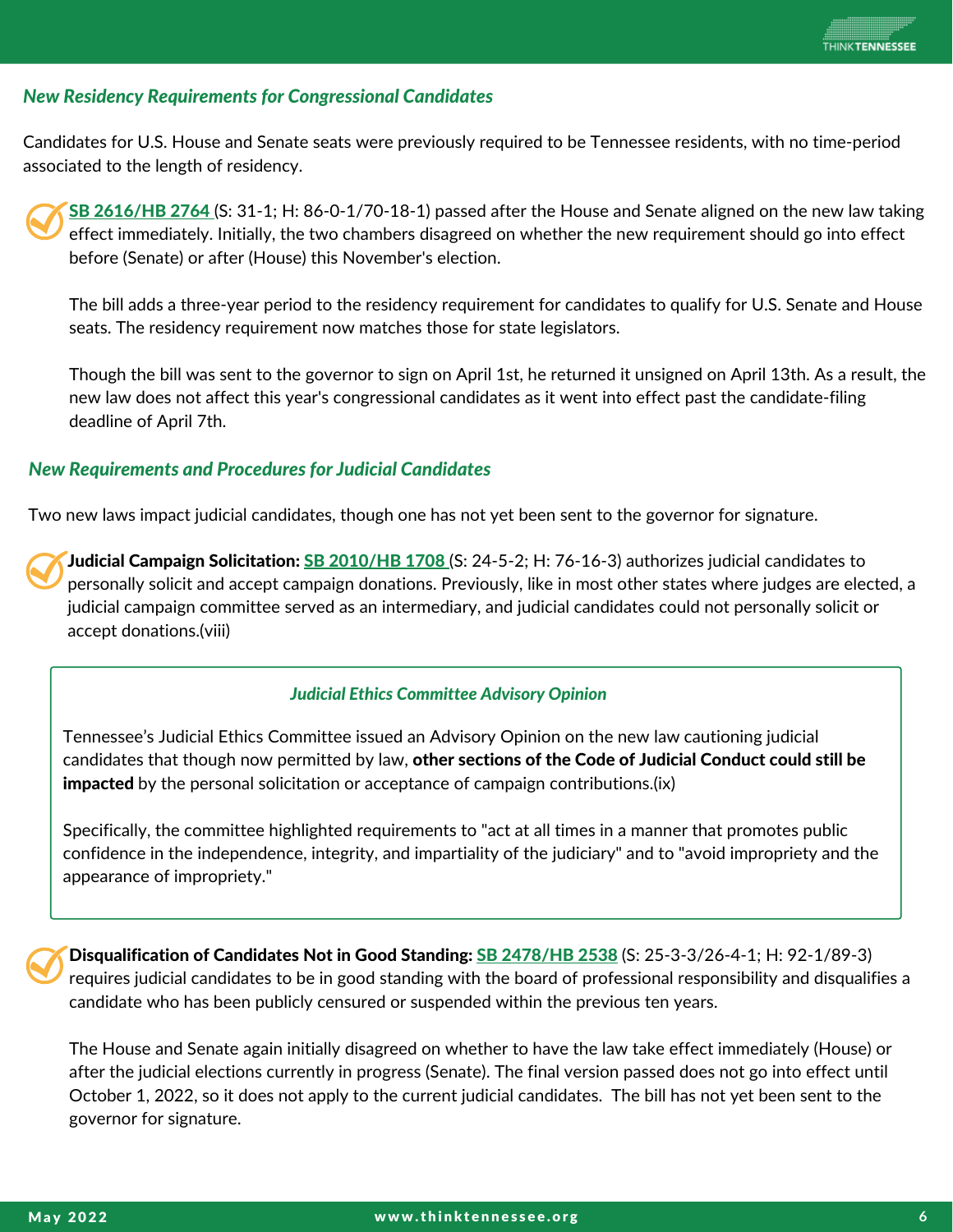## GOOD GOVERNANCE

### *Redistricting*

In January, legislators began the session by swiftly passing -- mostly on party lines -- new district maps for state Senate (SB [0780/HB](https://wapp.capitol.tn.gov/apps/BillInfo/Default.aspx?BillNumber=SB0780) 1037), House (SB [0779/HB](https://wapp.capitol.tn.gov/apps/BillInfo/Default.aspx?BillNumber=SB0779) 1035), and U.S. congressional (SB [0781/HB](https://wapp.capitol.tn.gov/apps/BillInfo/Default.aspx?BillNumber=SB0781) 1034) seats.(x)

#### Redistricting Process Background

In 2021, ThinkTN shared a three-part series on the [redistricting](https://www.thinktennessee.org/wp-content/uploads/2021/05/thinktn-2021-redistricting-brief-full-1.pdf) process, including recommendations to encourage more public engagement and increase transparency. In January, after the bills passed both chambers, we reflected on those [recommendations](https://www.thinktennessee.org/legislative_updates/2022-redistricting-update/) and process outcomes.

While legislators made marginal improvements to transparency and engagement, most other states went further, for example, by more proactively seeking public input in their redistricting process. ThinkTN will release a final brief later this year comparing our state's process with those in other states.

#### Redistricting Outcomes

The new district maps reflect changes in population over the past decade, with population growth in Middle Tennessee, and losses in West and East Tennessee. The majority party has the power to draw districts, as a result, all three maps soundly protect and strengthen the Republican supermajority.

- The new U.S. congressional map split Davidson County into three districts when it had previously been contained in one district.
- The **House** map split the maximum allowed 30 counties, left six districts the same, created eight new districts, and initially paired 15 incumbents.(xi)
- The Senate map split nine counties, added an additional majority-minority district (so there are four total), and paired no incumbents.



The House and Senate maps have been challenged in court, and both cases are ongoing.

The legal challenges claim the:

- House map splits more counties than is necessary, and the
- Senate map's failure to consecutively number the districts within Davidson County violates the state's constitution. (xii)

In April, a three-judge panel appointed by the state Supreme Court to hear constitutional claims against the state - including redistricting challenges -- initially **blocked the Senate map** from going into effect and gave the Senate 15 days to address the numbering issue.(xiii) A week later, the state Supreme Court overturned the decision and allowed the Senate map to stand, citing the quickly approaching candidate-filing deadline.(xiv)

While the lower court's injunction was overruled, the case is still expected to head to trial.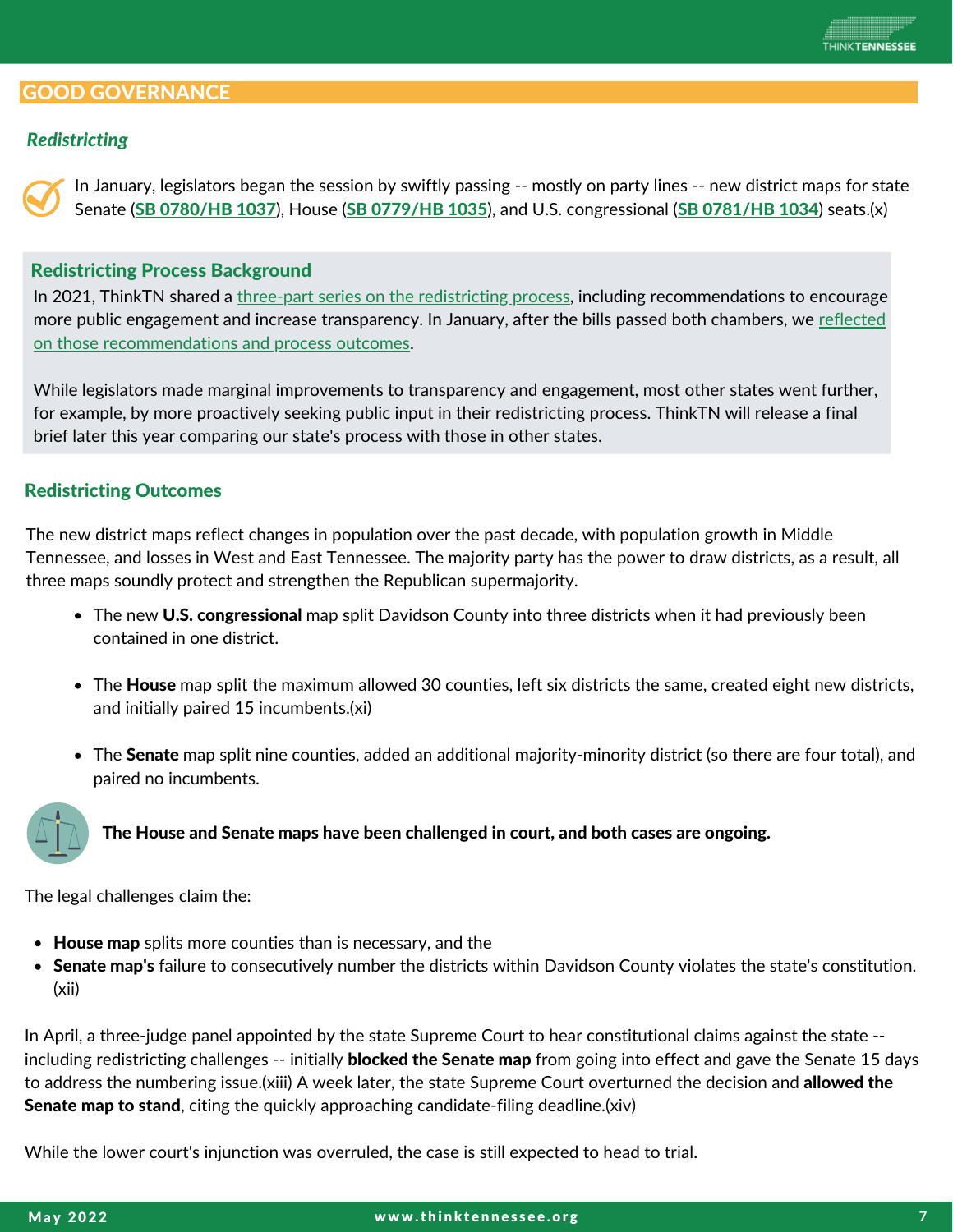## *Judicial Independence*

Continuing a [trend](https://www.thinktennessee.org/wp-content/uploads/2022/03/protecting-an-independent-judiciary.pdf) from last year, legislators discussed two bills that would diminish judicial independence by inserting the legislative branch into the judicial branch.

Attorney General [Nominating](https://wapp.capitol.tn.gov/apps/BillInfo/Default.aspx?BillNumber=SJR0001) Process: Senate Joint [Resolution](https://wapp.capitol.tn.gov/apps/BillInfo/Default.aspx?BillNumber=SJR0001) 1, which failed on a voice vote in the House Civil Justice Subcommittee, sought to change the state's attorney general nomination process. Unlike most other states where voters elect the attorney general, Tennessee's is appointed by the state's Supreme Court.

Having already passed both chambers in the previous legislative session and the Senate last year, the resolution would have added a constitutional amendment to this November's ballot requiring legislative confirmation of the Supreme Court's candidate.



Judicial Redistricting: SB [2011/HB](https://wapp.capitol.tn.gov/apps/BillInfo/Default.aspx?BillNumber=SB2011) 1832 (S: 25-5-1; H: 92-0) establishes a judicial redistricting process, which passed on party lines in the Senate and unanimously in the House on a consent calendar. The bill has not yet been sent to the governor for signature.

The bill recreates an advisory task force first [established](https://www.tncourts.gov/Advisory%20Task%20Force%20on%20Composition%20of%20Judicial%20Districts) in 2018 to study weighted caseload data and solicit public input to determine whether judicial districts should be redrawn.(xv) The task force will issue a report to the legislature by January 1, 2027.

It also adds two additional requirements:

- The legislature is tasked with reapportioning judicial districts.
- Failure to do so will lead to the **comptroller reducing funding by 10%** in judicial districts they deem to have a disproportionately high number of judges.

The initial version of the bill, passed through House committees, saw this process occurring **every ten years**, reflecting the legislative redistricting process following the decennial census. The bill was amended in the Senate to happen only one time -- before the next judicial elections in 2030 -- to avoid conflicts with the judicial terms proscribed in the state's constitution.

While Tennessee's judicial district map was last drawn in 1984, subsequent changes -- to reflect variations in population and caseloads in individual districts -- have been made through legislation on an ad hoc basis.

With this new law, the legislative and executive branches have increased their power to shape the judicial branch by allocating or reducing funding to districts.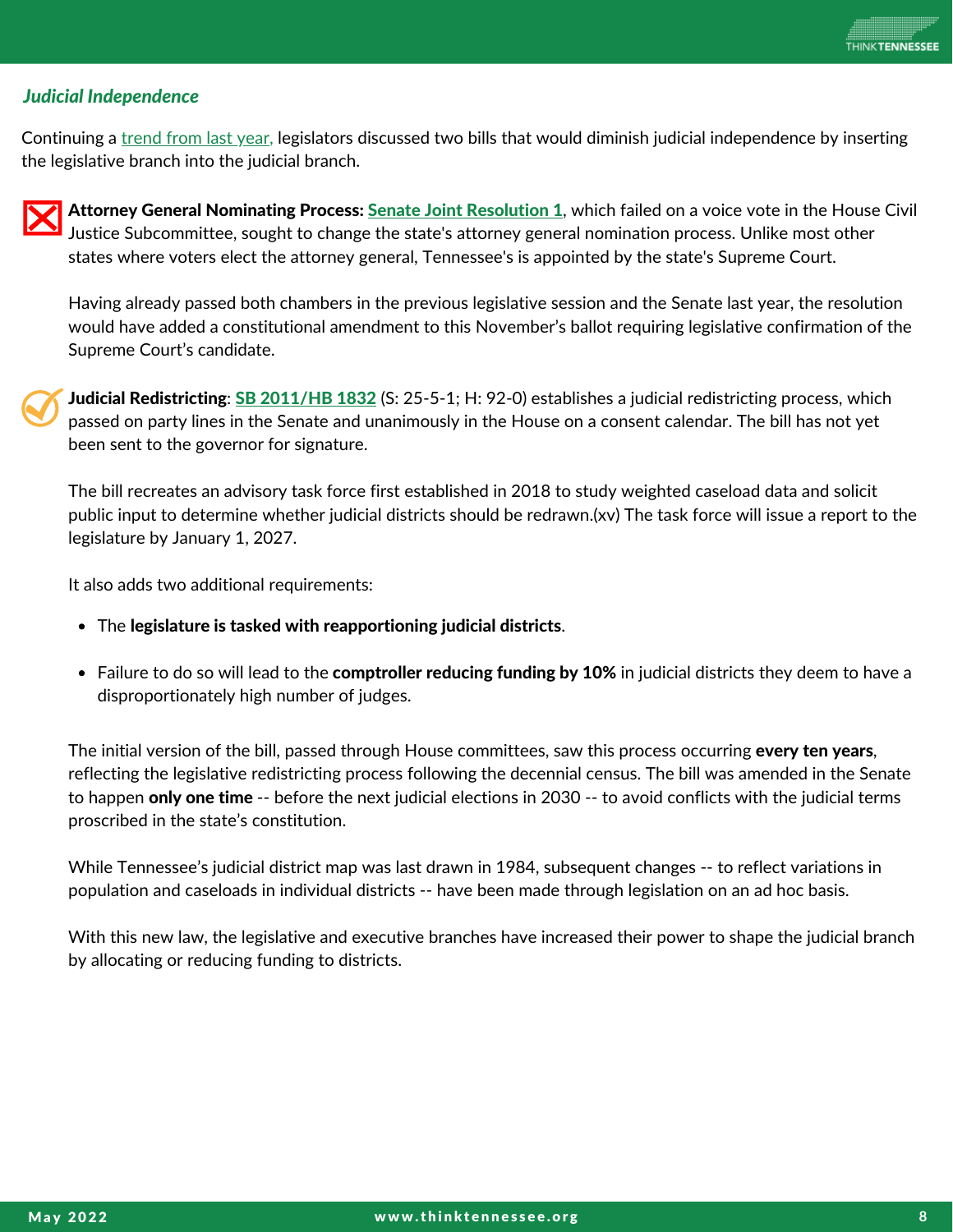

## FAMILY ECONOMIC SECURITY

Coming off the heels of the Covid-19 pandemic and recession, the legislature also discussed bills impacting family economic security. This section highlights a few bills that addressed families' debt and income, with two succeeding, one failing, and one sent to summer study.



## *Eliminating Juvenile Fines and Fees Removing the Subminimum Wage*

SB [2172/HB](https://wapp.capitol.tn.gov/apps/BillInfo/Default.aspx?BillNumber=SB2172) 2307, a bipartisan bill, sought to eliminate fines and fees assessed to parents or guardians of Tennessee juveniles involved in the justice system.

[Eliminating](https://www.thinktennessee.org/wp-content/uploads/2022/04/eliminating-juvenile-fines-fees-in-tennessee.pdf) these court costs would support families that are struggling financially as well as help to reduce crime by reducing rates of reoffense in communities across our state.

With support from Republican and Democratic legislators and groups from across the political spectrum, legislators acknowledged a need to address this issue but agreed more work was needed on the bill's language.

The House Civil Justice Committee sent the bill to summer study, committing to a further review.

## *Establishing a Voluntary Workshare Program*

SB [0958/HB](https://wapp.capitol.tn.gov/apps/BillInfo/Default.aspx?BillNumber=SB0958) 1274, which passed unanimously, but has not yet been sent to the governor, establishes a voluntary workshare program for Tennessee businesses.

Through the program, businesses submit a plan for approval to identify workers that will have their hours reduced and receive partial unemployment insurance payments to make up a portion of their lost wages. Employers can choose to reduce hours rather than laying off workers.

In allowing workers to retain access to health, retirement, and other fringe benefits, workshare programs help mitigate the impacts of joblessness, reduce unemployment during economic downturns, and lower unemployment insurance costs to taxpayers.

SB [2042/HB](https://wapp.capitol.tn.gov/apps/BillInfo/Default.aspx?BillNumber=SB2042) 2078, a bipartisan bill known as the "Tennessee Integrated and Meaningful Employment Act," passed unanimously in the House and 27-3 in the Senate.

Tennessee is now one of only 11 states to ban this subminimum wage.(xvi) With this bill, employers are required to pay employees whose productivity may be impaired by age, physical or mental deficiency or injury, no less than the federal minimum wage.

Removing subminimum wages that depress incomes of working Tennesseans with disabilities will allow more individuals and working families to make ends meet.

## *Extending COVID-19-Related Paid Family Leave*

SB [2672/HB](https://wapp.capitol.tn.gov/apps/BillInfo/Default.aspx?BillNumber=SB2672) 2723 sought to provide five days of paid leave to state employees whose children either tested positive for Covid-19 or whose daycares or schools were closed because of Covid-19.

The Senate sponsor stated that the Department of Human Services was on board with the change as it gives the agency the power to set the paramaters of the policy.

Though the bill passed the Senate (25-6), it failed on the House Floor (44-38-4).